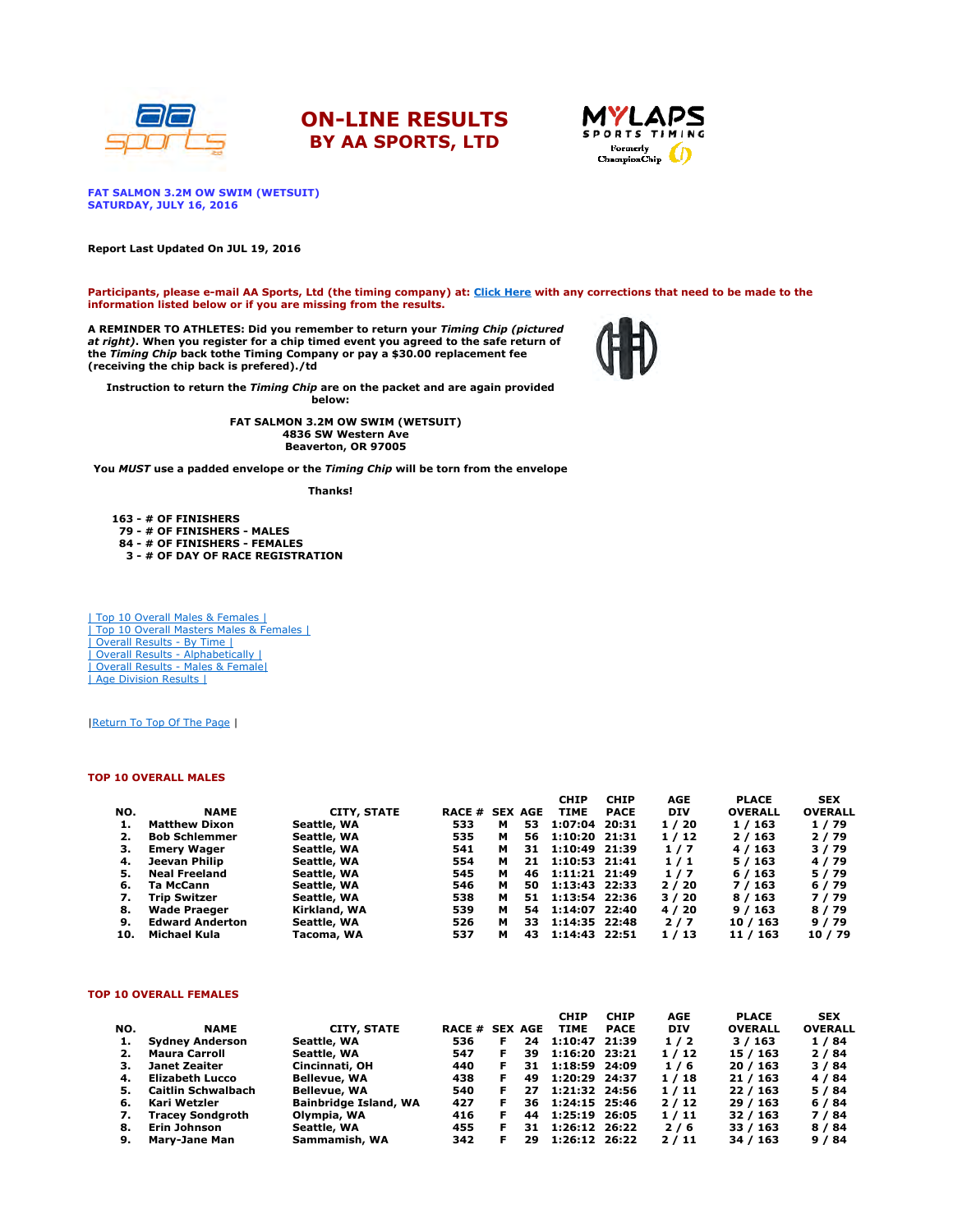|  | 10. Sonja Peterson | Shoreline, WA |  |  |  | F 46 1:27:28 26:45 2/18 41/163 10/84 |  |  |  |
|--|--------------------|---------------|--|--|--|--------------------------------------|--|--|--|
|--|--------------------|---------------|--|--|--|--------------------------------------|--|--|--|

|Return To Top Of The Page |

## TOP 10 OVERALL MASTERS MALES

|     |                      |                    |                       |   |     | <b>CHIP</b>     | <b>CHIP</b> | <b>AGE</b> | <b>PLACE</b>   | <b>SEX</b>     |
|-----|----------------------|--------------------|-----------------------|---|-----|-----------------|-------------|------------|----------------|----------------|
| NO. | <b>NAME</b>          | <b>CITY, STATE</b> | <b>RACE # SEX AGE</b> |   |     | <b>TIME</b>     | <b>PACE</b> | <b>DIV</b> | <b>OVERALL</b> | <b>OVERALL</b> |
| 1.  | <b>Matthew Dixon</b> | Seattle, WA        | 533                   | м | 53  | 1:07:04         | 20:31       | 1/20       | 1 / 163        | 1/79           |
| 2.  | <b>Bob Schlemmer</b> | Seattle, WA        | 535                   | м | 56  | 1:10:20 21:31   |             | 1/12       | 2/163          | 2/79           |
| з.  | <b>Neal Freeland</b> | Seattle, WA        | 545                   | м | 46  | 1:11:21 21:49   |             | 1/7        | 6/163          | 5/79           |
| 4.  | Ta McCann            | Seattle, WA        | 546                   | м | 50  | 1:13:43 22:33   |             | 2/20       | 7 / 163        | 6/79           |
| 5.  | Trip Switzer         | Seattle, WA        | 538                   | м | 51  | 1:13:54 22:36   |             | 3/20       | 8/163          | 7/79           |
| 6.  | <b>Wade Praeger</b>  | Kirkland, WA       | 539                   | м | 54  | 1:14:07 22:40   |             | 4 / 20     | 9/163          | 8/79           |
| 7.  | Michael Kula         | Tacoma, WA         | 537                   | м | 43  | 1:14:43 22:51   |             | 1/13       | 11 / 163       | 10/79          |
| 8.  | <b>Daniel Smith</b>  | Auburn, WA         | 426                   | м | 53. | 1:15:22 23:03   |             | 5/20       | 12 / 163       | 11 / 79        |
| 9.  | Jon Walker           | Olympia, WA        | 542                   | м | 41  | 1:15:27 23:04   |             | 2/13       | 13 / 163       | 12/79          |
| 10. | Jim Lasersohn        | Seattle, WA        | 433                   | м | 51  | $1:16:16$ 23:19 |             | 6/20       | 14 / 163       | 13/79          |

# TOP 10 OVERALL MASTERS FEMALES

|     |                         |                              |                       |    |     | <b>CHIP</b>   | <b>CHIP</b> | AGE        | <b>PLACE</b>   | <b>SEX</b>     |
|-----|-------------------------|------------------------------|-----------------------|----|-----|---------------|-------------|------------|----------------|----------------|
| NO. | <b>NAME</b>             | <b>CITY, STATE</b>           | <b>RACE # SEX AGE</b> |    |     | <b>TIME</b>   | <b>PACE</b> | <b>DIV</b> | <b>OVERALL</b> | <b>OVERALL</b> |
|     | Elizabeth Lucco         | <b>Bellevue, WA</b>          | 438                   | F. | 49  | 1:20:29 24:37 |             | 1/18       | 21/163         | 4/84           |
| 2.  | <b>Tracey Sondgroth</b> | Olympia, WA                  | 416                   | F. | 44  | 1:25:19 26:05 |             | 1/11       | 32 / 163       | 7/84           |
| з.  | Sonja Peterson          | Shoreline, WA                | 337                   | F. | 46  | 1:27:28 26:45 |             | 2/18       | 41 / 163       | 10 / 84        |
| 4.  | Tricia Elmer            | Seattle, WA                  | 335                   | F  | 56. | 1:27:40 26:49 |             | 1/9        | 44 / 163       | 12/84          |
| 5.  | Jan Acuff               | Seattle, WA                  | 450                   | F. | 61  | 1:27:59 26:54 |             | 1/5        | 45 / 163       | 13/84          |
| 6.  | Mary Lippold            | Seattle, WA                  | 253                   | F. | 60  | 1:28:19 27:00 |             | 2/5        | 48 / 163       | 15 / 84        |
| 7.  | <b>Ruth Frobe</b>       | <b>Bainbridge Island, WA</b> | 447                   | F  | 50. | 1:29:08 27:15 |             | 1/9        | 52 / 163       | 16 / 84        |
| 8.  | Patricia Scott          | Seattle, WA                  | 324                   | F. | 47  | 1:29:28 27:22 |             | 3/18       | 54 / 163       | 18 / 84        |
| 9.  | <b>Lauren Adler</b>     | Seattle, WA                  | 312                   | F  | 49  | 1:30:14 27:36 |             | 4 / 18     | 58 / 163       | 20/84          |
| 10. | Jennifer Smith          | Seattle, WA                  | 230                   | F  | 44  | 1:31:04 27:51 |             | 2/11       | 63 / 163       | 21/84          |

## |Return To Top Of The Page |

## MEN'S & WOMEN'S OVERALL RESULTS - 3 MILE WETSUIT

|     |                           |                              |                       |   |    | <b>CHIP</b>   | <b>CHIP</b> | <b>AGE</b> | <b>PLACE</b>   | <b>SEX</b>     |
|-----|---------------------------|------------------------------|-----------------------|---|----|---------------|-------------|------------|----------------|----------------|
| NO. | <b>NAME</b>               | <b>CITY, STATE</b>           | <b>RACE # SEX AGE</b> |   |    | <b>TIME</b>   | <b>PACE</b> | <b>DIV</b> | <b>OVERALL</b> | <b>OVERALL</b> |
| 1.  | <b>Matthew Dixon</b>      | Seattle, WA                  | 533                   | м | 53 | 1:07:04       | 20:31       | 1/20       | 1/163          | 1/79           |
| 2.  | <b>Bob Schlemmer</b>      | Seattle, WA                  | 535                   | м | 56 | 1:10:20 21:31 |             | 1/12       | 2/163          | 2/79           |
| з.  | <b>Sydney Anderson</b>    | Seattle, WA                  | 536                   | F | 24 | 1:10:47       | 21:39       | 1/2        | 3/163          | 1/84           |
| 4.  | <b>Emery Wager</b>        | Seattle, WA                  | 541                   | м | 31 | 1:10:49       | 21:39       | 1/7        | 4/163          | 3/79           |
| 5.  | Jeevan Philip             | Seattle, WA                  | 554                   | м | 21 | 1:10:53       | 21:41       | 1/1        | 5/163          | 4/79           |
| 6.  | <b>Neal Freeland</b>      | Seattle, WA                  | 545                   | м | 46 | 1:11:21 21:49 |             | 1/7        | 6/163          | 5/79           |
| 7.  | <b>Ta McCann</b>          | Seattle, WA                  | 546                   | м | 50 | 1:13:43 22:33 |             | 2/20       | 7/163          | 6/79           |
| 8.  | <b>Trip Switzer</b>       | Seattle, WA                  | 538                   | м | 51 | 1:13:54 22:36 |             | 3/20       | 8/163          | 7/79           |
| 9.  | <b>Wade Praeger</b>       | Kirkland, WA                 | 539                   | м | 54 | 1:14:07 22:40 |             | 4 / 20     | 9/163          | 8/79           |
| 10. | <b>Edward Anderton</b>    | Seattle, WA                  | 526                   | м | 33 | 1:14:35 22:48 |             | 2/7        | 10/163         | 9/79           |
| 11. | <b>Michael Kula</b>       | Tacoma, WA                   | 537                   | м | 43 | 1:14:43 22:51 |             | 1/13       | 11 / 163       | 10 / 79        |
| 12. | <b>Daniel Smith</b>       | Auburn, WA                   | 426                   | м | 53 | 1:15:22 23:03 |             | 5/20       | 12 / 163       | 11 / 79        |
| 13. | Jon Walker                | Olympia, WA                  | 542                   | м | 41 | 1:15:27       | 23:04       | 2/13       | 13 / 163       | 12/79          |
| 14. | <b>Jim Lasersohn</b>      | Seattle, WA                  | 433                   | м | 51 | 1:16:16       | 23:19       | 6/20       | 14 / 163       | 13 / 79        |
| 15. | <b>Maura Carroll</b>      | Seattle, WA                  | 547                   | F | 39 | 1:16:20       | 23:21       | 1/12       | 15 / 163       | 2/84           |
| 16. | <b>John Townsend</b>      | Seattle, WA                  | 548                   | м | 35 | 1:16:47       | 23:29       | 1/5        | 16 / 163       | 14 / 79        |
| 17. | <b>Michael Orton</b>      | Seattle, WA                  | 544                   | м | 33 | 1:17:02 23:33 |             | 3/7        | 17/163         | 15 / 79        |
| 18. | <b>Tim Burnham</b>        | Cashmere, WA                 | 558                   | м | 57 | 1:17:42 23:46 |             | 2/12       | 18 / 163       | 16 / 79        |
| 19. | Jakub Kotvnia             | Redmond, WA                  | 549                   | м | 28 | 1:18:09 23:54 |             | 1/5        | 19 / 163       | 17/79          |
| 20. | <b>Janet Zeaiter</b>      | Cincinnati, OH               | 440                   | F | 31 | 1:18:59 24:09 |             | 1/6        | 20 / 163       | 3/84           |
| 21. | <b>Elizabeth Lucco</b>    | <b>Bellevue, WA</b>          | 438                   | F | 49 | 1:20:29       | 24:37       | 1/18       | 21 / 163       | 4/84           |
| 22. | <b>Caitlin Schwalbach</b> | <b>Bellevue, WA</b>          | 540                   | F | 27 | 1:21:32 24:56 |             | 1/11       | 22 / 163       | 5 / 84         |
| 23. | <b>Carl Haynie</b>        | Sammamish, WA                | 551                   | м | 55 | 1:21:34 24:57 |             | 3/12       | 23 / 163       | 18 / 79        |
| 24. | <b>Alex Phillips</b>      | Seattle, WA                  | 534                   | м | 28 | 1:22:09       | 25:07       | 2/5        | 24/163         | 19 / 79        |
| 25. | <b>Todd Clayton</b>       | Port Angeles, WA             | 442                   | м | 53 | 1:22:47       | 25:19       | 7 / 20     | 25 / 163       | 20 / 79        |
| 26. | <b>Stephen Freeborn</b>   | Federal Way, WA              | 550                   | м | 60 | 1:22:59       | 25:23       | 1/9        | 26 / 163       | 21/79          |
| 27. | <b>Alan Florsheim</b>     | <b>Bellevue, WA</b>          | 430                   | м | 49 | 1:23:10       | 25:26       | 2/7        | 27 / 163       | 22/79          |
| 28. | <b>Paul McGovern</b>      | Lynnwood, WA                 | 429                   | м | 50 | 1:23:15 25:28 |             | 8/20       | 28 / 163       | 23 / 79        |
| 29. | Kari Wetzler              | <b>Bainbridge Island, WA</b> | 427                   | F | 36 | 1:24:15 25:46 |             | 2/12       | 29 / 163       | 6/84           |
| 30. | <b>Ron Cho</b>            | Seattle, WA                  | 555                   | м | 38 | 1:24:21 25:48 |             | 2/5        | 30 / 163       | 24 / 79        |
| 31. | Dave O'Hern               | Seattle, WA                  | 432                   | м | 33 | 1:25:13       | 26:04       | 4/7        | 31 / 163       | 25 / 79        |
| 32. | <b>Tracey Sondgroth</b>   | Olympia, WA                  | 416                   | F | 44 | 1:25:19       | 26:05       | 1/11       | 32 / 163       | 7/84           |
| 33. | <b>Erin Johnson</b>       | Seattle, WA                  | 455                   | F | 31 | 1:26:12 26:22 |             | 2/6        | 33 / 163       | 8/84           |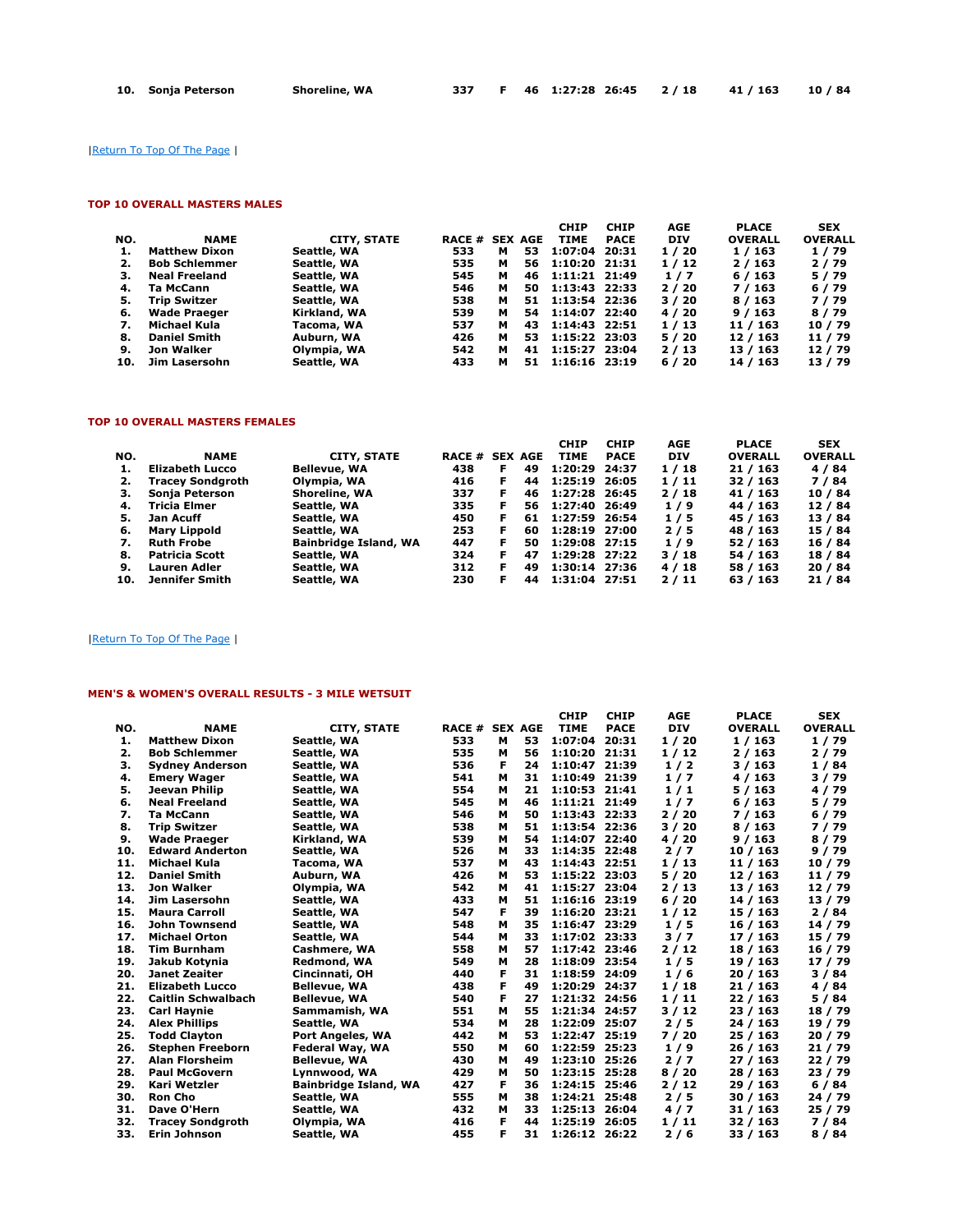| 34.          | <b>Mary-Jane Man</b>                              | Sammamish, WA                          | 342        | F      | 29       | 1:26:12 26:22                  | 2 / 11           | 34 / 163             | 9/84               |
|--------------|---------------------------------------------------|----------------------------------------|------------|--------|----------|--------------------------------|------------------|----------------------|--------------------|
| 35.          | <b>Thomas Farrell</b>                             | Seattle, WA                            | 239        | м      | 56       | 1:27:06 26:38                  | 4/12             | 35 / 163             | 26 / 79            |
| 36.          | <b>Scott Matthews</b>                             | Auburn, WA                             | 338        | М      | 54       | 1:27:08 26:39                  | 9 / 20           | 36 / 163             | 27 / 79            |
| 37.          | <b>Otto Martinez</b>                              | Seattle, WA                            | 330        | м      | 30       | 1:27:20 26:42                  | 5/7              | 37 / 163             | 28 / 79            |
| 38.          | <b>Carl Engelhardt</b>                            | Seattle, WA                            | 436        | м      | 63       | 1:27:24 26:44                  | 2/9              | 38 / 163             | 29 / 79            |
| 39.<br>40.   | <b>Jose Collas</b><br><b>Pierre Remund</b>        | Seattle, WA<br>Vancouver, BC           | 552<br>331 | м<br>м | 51<br>57 | 1:27:25 26:44<br>1:27:27 26:45 | 10/20<br>5/12    | 39 / 163<br>40 / 163 | 30 / 79<br>31 / 79 |
| 41.          | Sonja Peterson                                    | Shoreline, WA                          | 337        | F      | 46       | 1:27:28 26:45                  | 2/18             | 41 / 163             | 10/84              |
| 42.          | <b>Eric Kraus</b>                                 | Seattle, WA                            | 449        | М      | 51       | 1:27:35 26:47                  | 11 / 20          | 42 / 163             | 32 / 79            |
| 43.          | <b>Shannon Matlock</b>                            | Kirkland, WA                           | 357        | F      | 38       | 1:27:37 26:48                  | 3/12             | 43 / 163             | 11/84              |
| 44.          | Tricia Elmer                                      | Seattle, WA                            | 335        | F      | 56       | 1:27:40 26:49                  | 1/9              | 44 / 163             | 12 / 84            |
| 45.          | Jan Acuff                                         | Seattle, WA                            | 450        | F      | 61       | 1:27:59 26:54                  | 1/5              | 45 / 163             | 13/84              |
| 46.          | Josh Fredman                                      | Seattle, WA                            | 362        | м      | 40       | 1:28:15 26:59                  | 3 / 13           | 46 / 163             | 33 / 79            |
| 47.          | Kim Beckman                                       | Miami Beach, FL                        | 453        | F      | 29       | 1:28:16 27:00                  | 3/11             | 47 / 163             | 14 / 84            |
| 48.          | <b>Mary Lippold</b>                               | Seattle, WA                            | 253        | F      | 60       | 1:28:19 27:00                  | 2/5              | 48 / 163             | 15 / 84            |
| 49.          | John Prieve                                       | Lake Forest Park, WA                   | 148        | м      | 51<br>46 | 1:28:28 27:03                  | 12 / 20          | 49 / 163             | 34 / 79<br>35 / 79 |
| 50.<br>51.   | Shawn Delplain<br><b>Christopher Tanimoto</b>     | Port Angeles, WA<br>Seattle, WA        | 120<br>123 | м<br>м | 29       | 1:28:56 27:12<br>1:29:07 27:15 | 3/7<br>3/5       | 50 / 163<br>51 / 163 | 36 / 79            |
| 52.          | <b>Ruth Frobe</b>                                 | Bainbridge Island, WA                  | 447        | F      | 50       | 1:29:08 27:15                  | 1/9              | 52 / 163             | 16 / 84            |
| 53.          | Sarah Ellis                                       | Vancouver, BC                          | 458        | F      | 26       | 1:29:25 27:21                  | 4 / 11           | 53 / 163             | 17 / 84            |
| 54.          | <b>Patricia Scott</b>                             | Seattle, WA                            | 324        | F      | 47       | 1:29:28 27:22                  | 3 / 18           | 54 / 163             | 18 / 84            |
| 55.          | John De Wit                                       | Langley, WA                            | 336        | М      | 63       | 1:29:56 27:30                  | 3/9              | 55 / 163             | 37 / 79            |
| 56.          | <b>Lianne Birk</b>                                | Seattle, WA                            | 328        | F      | 34       | 1:30:02 27:32                  | 3/6              | 56 / 163             | 19 / 84            |
| 57.          | <b>Martin Pokorny</b>                             | Socorro, NM                            | 456        | м      | 55       | 1:30:12 27:35                  | 6/12             | 57 / 163             | 38 / 79            |
| 58.          | <b>Lauren Adler</b>                               | Seattle, WA                            | 312        | F      | 49       | 1:30:14 27:36                  | 4 / 18           | 58 / 163             | 20 / 84            |
| 59.          | <b>Chris Severns</b>                              | Issaquah, WA                           | 437        | м      | 54       | 1:30:15 27:36                  | 13 / 20          | 59 / 163             | 39 / 79            |
| 60.          | <b>Brian Guillen</b>                              | Issaquah, WA                           | 446        | М      | 41       | 1:30:33 27:41                  | 4/13             | 60 / 163             | 40 / 79            |
| 61.          | <b>Mark Bickford</b>                              | Bainbridge Island, WA                  | 237        | м      | 57       | 1:30:41 27:44                  | 7 / 12           | 61 / 163             | 41 / 79            |
| 62.          | <b>Philip Knowles</b>                             | Kirkland, WA                           | 444        | м      | 53       | 1:30:46 27:45                  | 14/20            | 62 / 163             | 42 / 79            |
| 63.<br>64.   | Jennifer Smith                                    | Seattle, WA                            | 230        | F      | 44<br>32 | 1:31:04 27:51                  | 2/11             | 63 / 163             | 21 / 84            |
| 65.          | <b>Alex Rawling</b><br><b>Richard Adcock</b>      | Seattle, WA<br>Gig Harbor, WA          | 348<br>441 | м<br>м | 61       | 1:31:07 27:52<br>1:31:17 27:55 | $6/7$<br>4/9     | 64 / 163<br>65 / 163 | 43 / 79<br>44 / 79 |
| 66.          | <b>Tom Brogan</b>                                 | Seattle, WA                            | 334        | м      | 57       | 1:31:38 28:01                  | 8 / 12           | 66 / 163             | 45 / 79            |
| 67.          | <b>Hannah Cohen</b>                               | Saint Paul, MN                         | 361        | F      | 29       | 1:31:48 28:04                  | 5 / 11           | 67 / 163             | 22 / 84            |
| 68.          | <b>Danielle Knapik</b>                            | Woodinville, WA                        | 351        | F      | 20       | 1:32:11 28:11                  | 2/2              | 68 / 163             | 23 / 84            |
| 69.          | Jim Knapik                                        | Redmond, WA                            | 451        | М      | 52       | 1:32:26 28:16                  | 15 / 20          | 69 / 163             | 46 / 79            |
| 70.          | <b>Michael Vanderhyde</b>                         | Kirkland, WA                           | 445        | M      | 47       | 1:32:27 28:16                  | 4/7              | 70 / 163             | 47 / 79            |
| 71.          | <b>Marc Lacrampe</b>                              | Mercer Island, WA                      | 329        | м      | 54       | 1:33:19 28:32                  | 16 / 20          | 71 / 163             | 48 / 79            |
| 72.          | Liza Vonrosenstiel                                | Flagstaff, AZ                          | 235        | F      | 61       | 1:33:32 28:36                  | 3/5              | 72 / 163             | 24 / 84            |
| 73.          | <b>Howard Jess</b>                                | Mercer Island, WA                      | 229        | м      | 64       | 1:33:43 28:40                  | 5/9              | 73 / 163             | 49 / 79            |
| 74.          | <b>Fiona Clauson</b>                              | Kenmore, WA                            | 228        | F      | 51       | 1:33:54 28:43                  | 2/9              | 74 / 163             | 25 / 84            |
| 75.          | <b>Tom Goodlin</b>                                | Bainbridge Island, WA                  | 530        | M      | 56       | 1:33:58 28:44                  | 9 / 12           | 75 / 163             | 50 / 79            |
| 76.          | <b>Lauren Collins</b>                             | Carmel Valley, CA                      | 356        | м      | 38       | 1:35:16 29:08                  | 3/5              | 76 / 163             | 51 / 79            |
| 77.          | <b>Mahmoud Saleh</b>                              | <b>Bothell, WA</b>                     | 236        | м      | 39       | 1:36:10 29:25                  | 4/5              | 77 / 163             | 52 / 79            |
| 78.          | <b>Melinda Burdo</b>                              | Kirkland, WA                           | 363        | F      | 50       | 1:36:12 29:25                  | 3/9              | 78 / 163             | 26 / 84            |
| 79.<br>80.   | Lorna Luebbe                                      | Seattle, WA                            | 102<br>344 | F<br>F | 48<br>42 | 1:36:38 29:33                  | 5 / 18           | 79 / 163             | 27 / 84            |
| 81.          | <b>Rebecca Adamson</b><br><b>Janice Huang</b>     | Sammamish, WA<br>Bainbridge Island, WA | 140        | F      | 36       | 1:36:41 29:34<br>1:36:45 29:35 | 3 / 11<br>4 / 12 | 80 / 163<br>81 / 163 | 28 / 84<br>29 / 84 |
| 82.          | Lisa Mangel                                       | Woodinville, WA                        | 233        | F      | 46       | 1:36:53 29:38                  | 6 / 18           | 82 / 163             | 30 / 84            |
| 83.          | <b>Tom Pozarycki</b>                              | Seattle, WA                            | 152        | М      | 43       | 1:37:05 29:41                  | 5 / 13           | 83 / 163             | 53 / 79            |
| 84.          | <b>Debra Reltien</b>                              | Bainbridge Island, WA                  | 227        | F      | 49       | 1:37:15 29:44                  | 7 / 18           | 84 / 163             | 31/84              |
| 85.          | Marni Zimmerman                                   | Freeland, WA                           | 241        | F      | 54       | 1:38:13 30:02                  | 4/9              | 85 / 163             | 32 / 84            |
| 86.          | <b>Andrea Hunt</b>                                | Bainbridge Island, WA                  | 129        | F      | 68       | 1:38:38 30:10                  | 1/1              | 86 / 163             | 33 / 84            |
| 87.          | Jake Bauer                                        | Olympia, WA                            | 439        | м      | 40       | 1:38:42 30:11                  | 6 / 13           | 87 / 163             | 54 / 79            |
| 88.          | <b>Ahmad Zeaiter</b>                              | Cincinnati, OH                         | 122        | М      | 33       | 1:38:49 30:13                  | 7/7              | 88 / 163             | 55 / 79            |
| 89.          | <b>Catherine Johnson</b>                          | Seattle, WA                            | 225        | F      | 39       | 1:38:57 30:16                  | 5/12             | 89 / 163             | 34 / 84            |
| 90.          | <b>Caroline Brown</b>                             | Seattle, WA                            | 224        | F      | 59       | 1:38:59 30:16                  | 2/9              | 90 / 163             | 35 / 84            |
| 91.          | <b>Lisa Richardson</b>                            | Seattle, WA                            | 234        | F      | 42       | 1:38:59 30:16                  | 4/11             | 91 / 163             | 36 / 84            |
| 92.          | <b>Jesse Hersch</b>                               | Bellevue, WA                           | 231        | М      | 45       | 1:39:05 30:18                  | 5/7              | 92 / 163             | 56 / 79            |
| 93.          | <b>Pauline Martin</b>                             | Vancouver, BC                          | 343        | F<br>F | 49       | 1:39:14 30:21                  | 8 / 18           | 93 / 163<br>94 / 163 | 37 / 84            |
| 94.<br>95.   | <b>Angela Bertrand</b><br><b>Nicolaas Wilkens</b> | Seattle, WA<br>Seattle, WA             | 454<br>314 | М      | 28<br>50 | 1:39:54 30:33<br>1:40:01 30:35 | 6 / 11<br>17/20  | 95 / 163             | 38 / 84<br>57 / 79 |
| 96.          | <b>Marion Dorer</b>                               | <b>Mercer Island, WA</b>               | 341        | F      | 43       | 1:40:04 30:36                  | 5 / 11           | 96 / 163             | 39 / 84            |
| 97.          | <b>Bridget Guerrero</b>                           | Edmonds, WA                            | 350        | F      | 48       | 1:40:23 30:42                  | 9 / 18           | 97 / 163             | 40 / 84            |
| 98.          | <b>Jack Timmons</b>                               | Seattle, WA                            | 251        | M      | 56       | 1:40:24 30:42                  | 10/12            | 98 / 163             | 58 / 79            |
| 99.          | <b>Ralph Heidl</b>                                | Eugene, OR                             | 119        | М      | 50       | 1:41:01 30:54                  | 18 / 20          | 99 / 163             | 59 / 79            |
| 100.         | <b>Randy Doblar</b>                               | Redmond, WA                            | 457        | М      | 63       | 1:41:17 30:58                  | $6/9$            | 100 / 163            | 60 / 79            |
| 101.         | Lisa Worthington                                  | Woodinville, WA                        | 365        | F      | 49       | 1:41:20 30:59                  | 10/18            | 101 / 163            | 41 / 84            |
| 102.         | <b>Peggy Kent</b>                                 | Mercer Island, WA                      | 346        | F      | 63       | 1:41:35 31:04                  | 4/5              | 102 / 163            | 42 / 84            |
| 103.         | <b>Meg Batson</b>                                 | Tacoma, WA                             | 127        | F      | 50       | 1:41:41 31:06                  | 5/9              | 103 / 163            | 43 / 84            |
| 104.         | <b>Michael Rosen</b>                              | Bainbridge Island, WA                  | 144        | М      | 52       | 1:42:03 31:12                  | 19 / 20          | 104 / 163            | 61 / 79            |
| 105.         | <b>Ellen Eames</b>                                | <b>Newcastle, WA</b>                   | 352        | F      | 37       | 1:42:36 31:23                  | 6 / 12           | 105/163              | 44 / 84            |
| 106.         | <b>Tricia Davis</b>                               | Seattle, WA                            | 240        | F      | 43       | 1:42:55 31:28                  | 6 / 11           | 106 / 163            | 45 / 84            |
| 107.         | <b>Alan Sharp</b>                                 | <b>Bellevue, WA</b>                    | 340        | м      | 45       | 1:43:05 31:31                  | $6/7$            | 107 / 163            | 62 / 79            |
| 108.         | <b>Nicholas Kerr</b><br><b>Anne O'Brien</b>       | Seattle, WA                            | 118        | M<br>F | 44<br>45 | 1:43:25 31:38                  | 7 / 13<br>11/18  | 108 / 163            | 63 / 79<br>46 / 84 |
| 109.<br>110. | <b>William Haberkorn</b>                          | Anchorage, AK<br>Seattle, WA           | 443<br>347 | M      | 51       | 1:43:26 31:38<br>1:43:28 31:38 | 20 / 20          | 109/163<br>110 / 163 | 64 / 79            |
| 111.         | <b>Theresa Shugart</b>                            | Seattle, WA                            | 242        | F      | 48       | 1:43:42 31:43                  | 12/18            | 111 / 163            | 47 / 84            |
| 112.         | <b>Windy Tuttle</b>                               | Silverdale, WA                         | 345        | F      | 44       | 1:43:47 31:44                  | 7 / 11           | 112 / 163            | 48 / 84            |
| 113.         | Erik Fay                                          | Redmond, WA                            | 139        | М      | 40       | 1:44:07 31:50                  | 8 / 13           | 113 / 163            | 65 / 79            |
| 114.         | <b>Ethan Kaufman</b>                              | Seattle, WA                            | 353        | М      | 29       | 1:44:25 31:56                  | 4/5              | 114 / 163            | 66 / 79            |
| 115.         | <b>Kevin McCarty</b>                              | Seattle, WA                            | 339        | М      | 59       | 1:44:50 32:04                  | 11 / 12          | 115 / 163            | 67 / 79            |
| 116.         | <b>Constance Standish</b>                         | Seattle, WA                            | 124        | F      | 49       | 1:46:03 32:26                  | 13 / 18          | 116 / 163            | 49 / 84            |
| 117.         | <b>Mitchel Schoenfeld</b>                         | Fall City, WA                          | 238        | M      | 63       | 1:46:42 32:38                  | 7/9              | 117 / 163            | 68 / 79            |
| 118.         | <b>Emily Cole</b>                                 | Fall City, WA                          | 249        | F      | 35       | 1:47:33 32:53                  | 7 / 12           | 118 / 163            | 50 / 84            |
| 119.         | <b>Briana Harper</b>                              | San Francisco, CA                      | 349        | F      | 30       | 1:47:38 32:55                  | 4/6              | 119 / 163            | 51 / 84            |